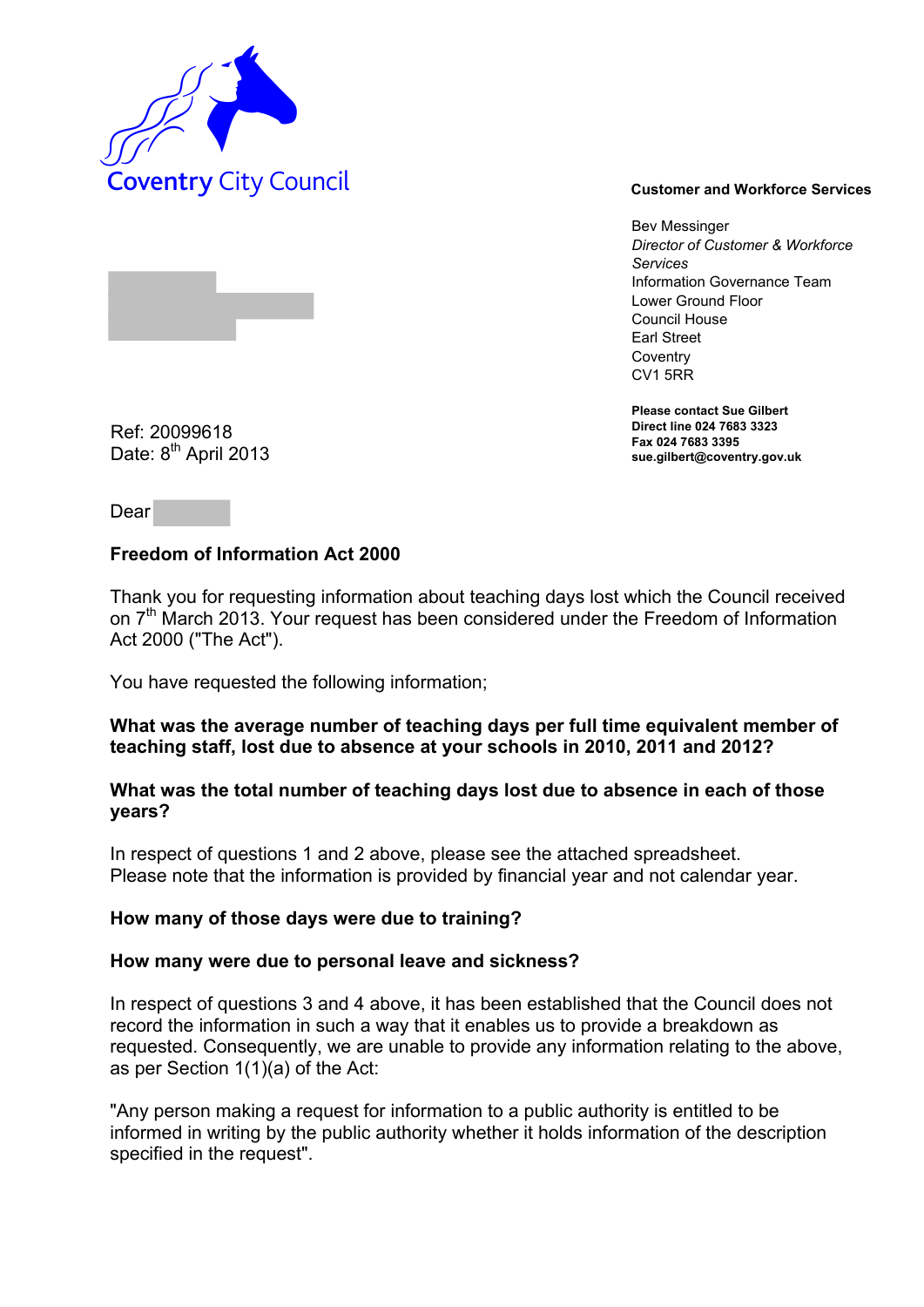# **What were the annual costs for agency supply teaching cover during this time?**

Following reasonable enquiries, it has been established that the Council does not hold all school-related information and schools are classed as separate public authorities for the purposes of the Freedom of Information Act. This means they are responsible for handling any requests for information that they hold. Consequently, we are unable to provide any information relating to the above, as per Section 1(1)(a) of the Act:

"Any person making a request for information to a public authority is entitled to be informed in writing by the public authority whether it holds information of the description specified in the request".

To advise and assist you in this should you wish to contact any schools directly, their contact details can be found at the following link:

[http://www.coventry.gov.uk/directory/10/schools and their](http://www.coventry.gov.uk/directory/10/schools_and_their_contact_details) contact details

Special 15.47% | 14.04% | 12.88% | ?

|           | 2009/10 | 2010/11 | 2011/12 | 2012/13       |
|-----------|---------|---------|---------|---------------|
| Primary   | 5.52%   | 5.22%   | 4.37%   | Not available |
| Secondary | 7.05%   | 6.96%   | 6.05%   | $\epsilon$    |

## **What was the average rate of student absence at your schools for these years?**

Please note that most of the information that you request is owned by the Coventry City Council and may be subject to copyright protection. Under the Re-Use of Public Sector Information 2005 Regulations you are free to use this information for your own use or for the purposes of news reporting. However, any other type of re-use under the Regulations, for example; publication of the information or circulation to the public, will require permission of the copyright owner and may be subject to terms and conditions. For documents where the copyright does not belong to Coventry City Council you will need to apply separately to the copyright holder.

If you wish to apply to reuse the information you have requested or have any other issues relating to this request please do not hesitate to contact me.

I hope you feel that our response meets your request. However you have a right to make representations about the outcome or handling of your request – in the first instance this must be made in writing within 40 working days of the date of this letter, to the Council's Information Governance Team at:

Council House, Room 21a Lower Ground Floor Earl Street, Coventry. CV1 5RR [infogov@coventry.gov.uk](mailto:infogov@coventry.gov.uk)

If you are still dissatisfied, you then have the right to apply directly to the Information Commissioner for a decision. The Information Commissioner can be contacted at: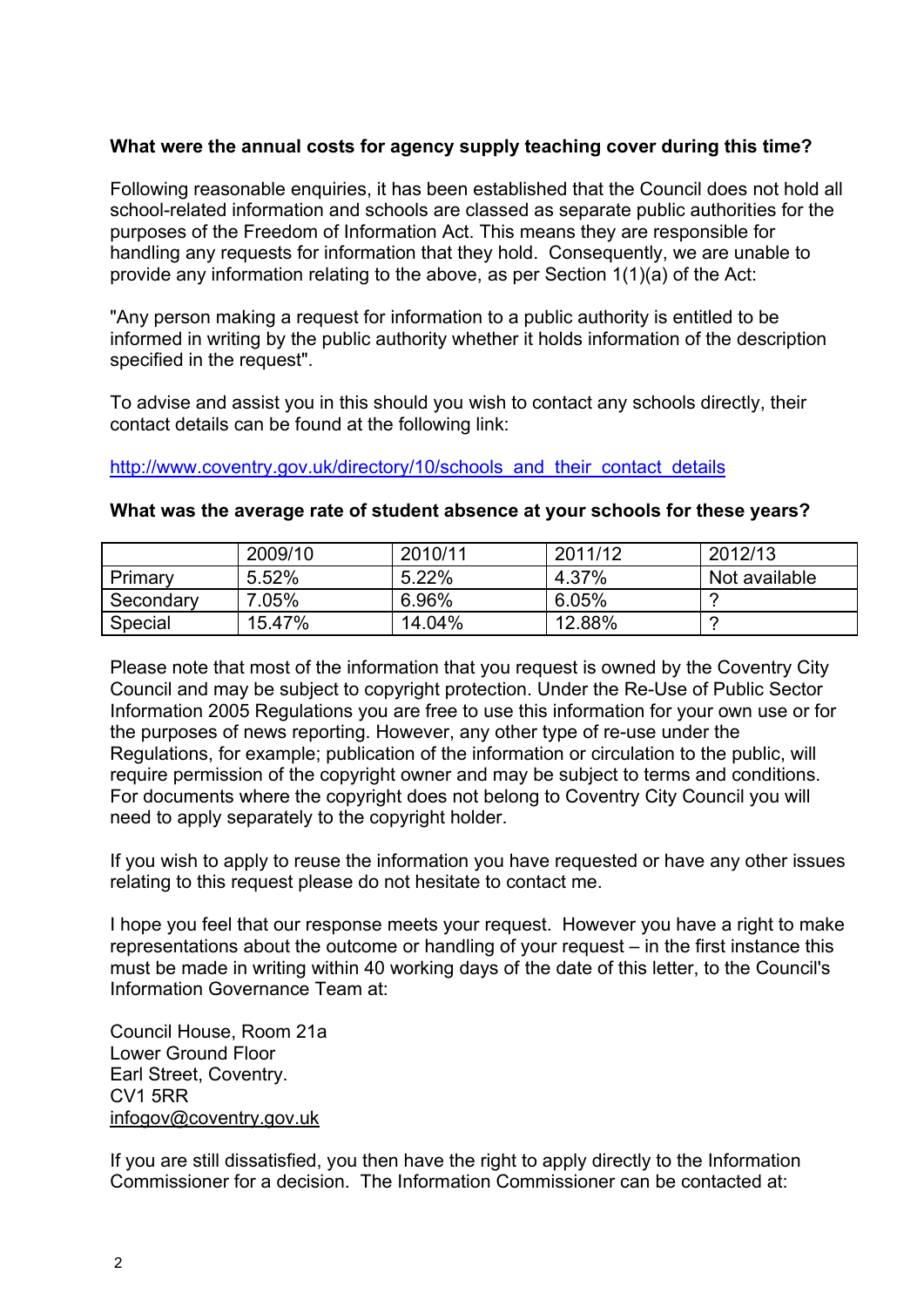Information Commissioner's Office Wycliffe House Water Lane Wilmslow **Cheshire** SK9 5AF

Yours sincerely

Sue Gilbert **Information Governance Assistant** 

Encs - spreadsheet